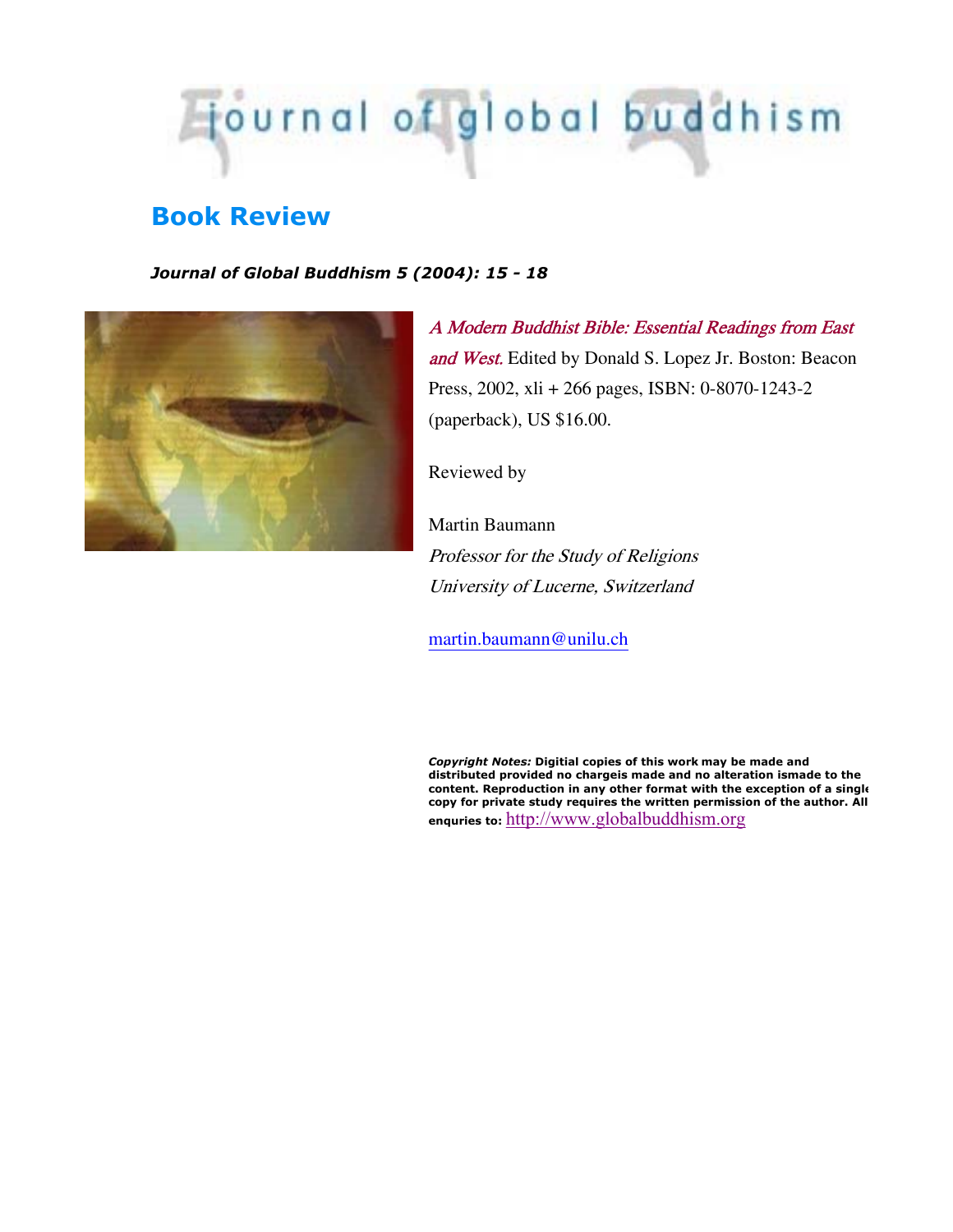ISSN 1527-6457

## B o o k R e v i e w

A Modern Buddhist Bible: Essential Readings from East and West. Edited by Donald S. Lopez Jr. Boston: Beacon Press, 2002, xli + 266 pages, ISBN: 0-8070- 1243-2 (paperback), US \$16.00.

Reviewed by

Reviewed by Martin Baumann Professor for the Study of Religions University of Lucerne, Switzerland

martin.baumann@unilu.ch

 $D_{\text{uring its millennia-long spread across Asia, Buddha has changed and}$ brought forward new variations to interpret the Buddha's enlightenment. Culturally adapted forms have been shaped, such as Thai, Tibetan, Chinese or Japanese Buddhism. As the compiler of this anthology, Donald S. Lopez Jr. holds that another variation needs to be added to this list of Buddhisms: that of "Modern Buddhism" (p. xxxix). And, just as other "Buddhist sects" (i.e., culturally bounded forms of Buddhist lineage, practice, and doctrine), modern Buddhism has its own canon of sacred scriptures. In fact, as the author — and even more strongly, the book's title A Modern Buddhist Bible — claims, it is this anthology of "essential readings from East and West" that provides that very canon of sacred texts. Are we seeing a scholar of Buddhist and Tibetan Studies not only construct a new Buddhist sect, but also act as its scribe and as the definer of its canon?

The *Buddhist Bible* consists of two main parts: in a lengthy and well-informed introduction, Lopez sketches characteristics of this new sect called "Modern Buddhism." The book's main part provides brief portraits of thirty-one central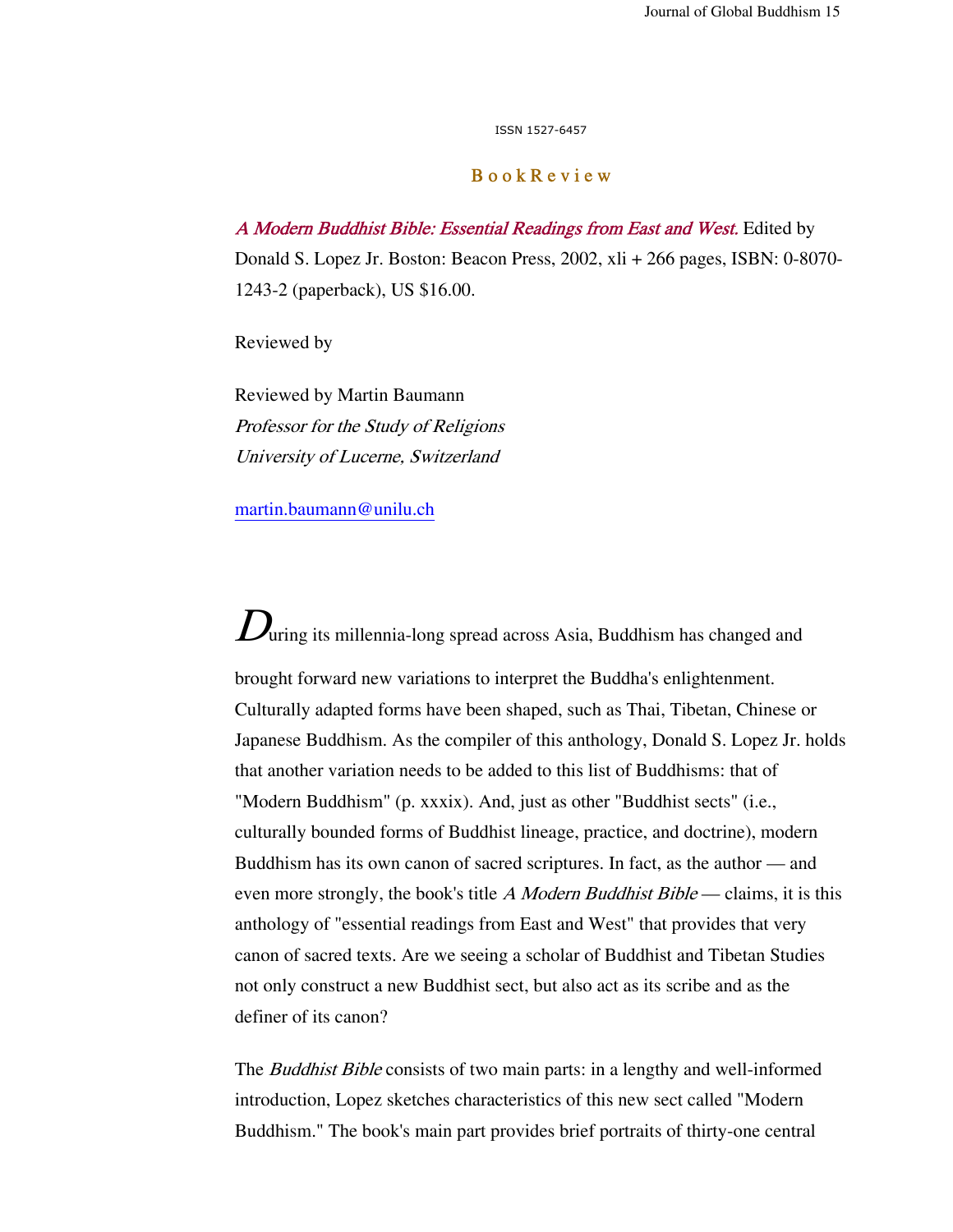figures of modern Buddhism and selections from their works. The introduction argues that the beginning of modern Buddhism can be marked with the famous debate at Panadure (in what was then Ceylon) in 1873. Other Buddhologists, such as Richard Gombrich, have opted for the inception of "Protestant" or revival Buddhism in 1881, the year Henry Steel Olcott published his famous *Buddhist* Catechism and Thomas Rhys Davids founded the Pali Text Society (Gombrich, Theravada Buddhism, 1988: 186). The dating, however, is of secondary importance as the change of Buddhist content and form is decisive and does give valid grounds to speak of a new variation of Buddhism. It is in the late nineteenth and early twentieth century that modern, Protestant or reform Buddhism takes shape in many Asian countries. Lopez is strong in detailing these various, country-based developments and in pointing out the specific characteristics that emerge in each. Amongst other things, modern Buddhism is marked by its rejection of the ritualistic elements of traditional Buddhism, a stress on equality over hierarchy, an emphasis of the universal over the local, and praise of the individual over the community. At the inception of modern Buddhism, its reformers and spokespersons presented Buddhism in a de-contextualized form, as a philosophy and religion of reason, alleged to be in full accordance with modern science. In the late twentieth century, for the first time in Buddhist history, socalled "Buddhism" (the English language term!) is perceived and interpreted as a coherent religion: a "world religion" on par with its main rival and challenger, Christianity. In a perfect Protestant tone, revival or modern Buddhism presents itself as having a glorified founder, untainted by tradition; a body of sacred texts as its authority; and a defined set of clear doctrines.

Lopez narrates the history of modern Buddhism in South Asia, China, Japan and Tibet, pointing to other characteristics: those of the involvement of women and lay persons, as well as social engagement, both for the advancement of the needy as well as the nation state (whether colonized or imperialistic). Further, Lopez asserts that the focus on experience and the practice of meditation developed to form core elements of modern Buddhism in comparison with preceding Buddhist forms. Where it was previously the prerogative of a highly limited cadre (monks only), now the practice of meditation is taught to monks and nuns as well as laymen and laywomen alike: "In modern Buddhism, however, meditation is a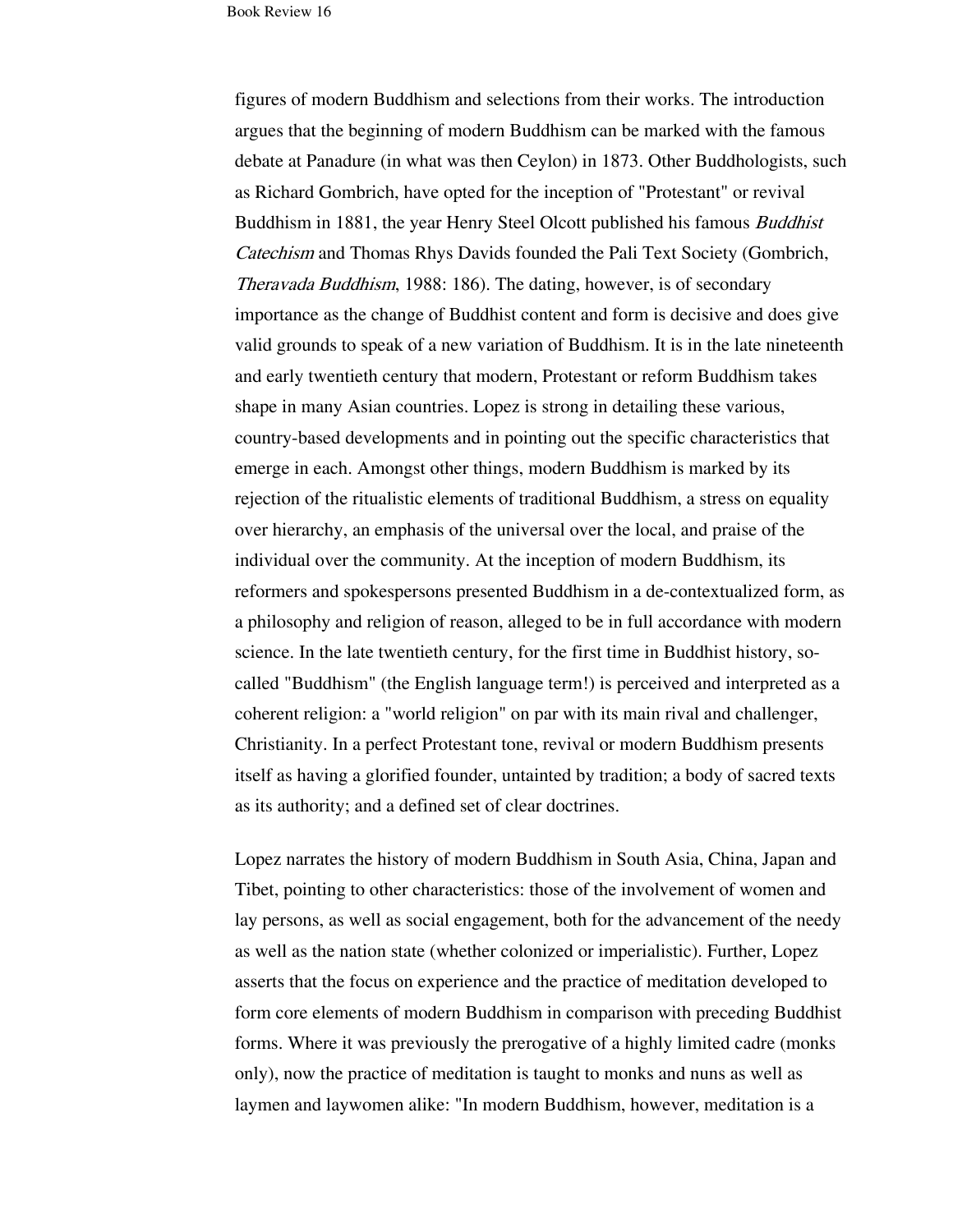practice recommended for all, with the goal of enlightenment moved from the distant future to the immediate present"(p. xxxviii). On the basis of these criteria, Lopez argues we may rightly speak of a new Buddhist sect, that of Modern Buddhism.

The book's main section, the anthology of pioneers and proponents of Modern Buddhism, starts with Madame Blavatsky, followed by Sir Edwin Arnold, composer of the famous poem *The Light of Asia* (1879). Olcott and excerpts from his *Buddhist Catechism* are next, followed by many important (and a few lesser known) figures, such as Anagarika Dharmapala, D. T. Suzuki, T'ai Hsu, Mahasi Sayadaw, Buddhadasa, Alan Watts, and the Dalai Lama. Lopez is to be praised for having selected these intriguing glimpses from the huge corpus of writing by the selected thirty-one figures. Though it is not easy to find any of main modern Buddhist figures missing from Lopez's enumeration, I did regret the omission of Nyanatiloka, ordained in 1903 and a leading Theravada monk and Pali translator, as well as his comparably renowned disciple, Nyanaponika. Also Ananda Metteya and Christmas Humphreys, paramount in designing Modern Buddhism in Great Britain in the early twentieth century, and Paul Dahlke and Georg Grimm (likewise central for German speaking areas after 1920) might have deserved inclusion.

Though Lopez's introduction and compilation are of much interest, I wonder why the book reverts to Christian terminology in its main title. Of course in doing so, Lopez puts his anthology in line with earlier normative works such as Paul Carus' The Gospel of the Buddha (1894) and Dwight Goddard's A Buddhist Bible (1938), but there is more to this choice.

As a first-generation religious pioneer, Goddard assembled his Buddhist Bible to introduce general Buddhist concepts (though mainly on a Mahayana textual basis). Lopez's *Modern Buddhist Bible* now compiles the so-called sacred texts of major protagonists of the new sect called Modern Buddhism, figures such as Goddard, himself. In this way the scholar has become the scribe and systematizer of heterogeneous and varied interpretations of reform, revival, or modern Buddhism. Lopez not only arranges diverse figures and varied understandings of Buddhist doctrine and practice according to his criteria (the emphasis of Modern